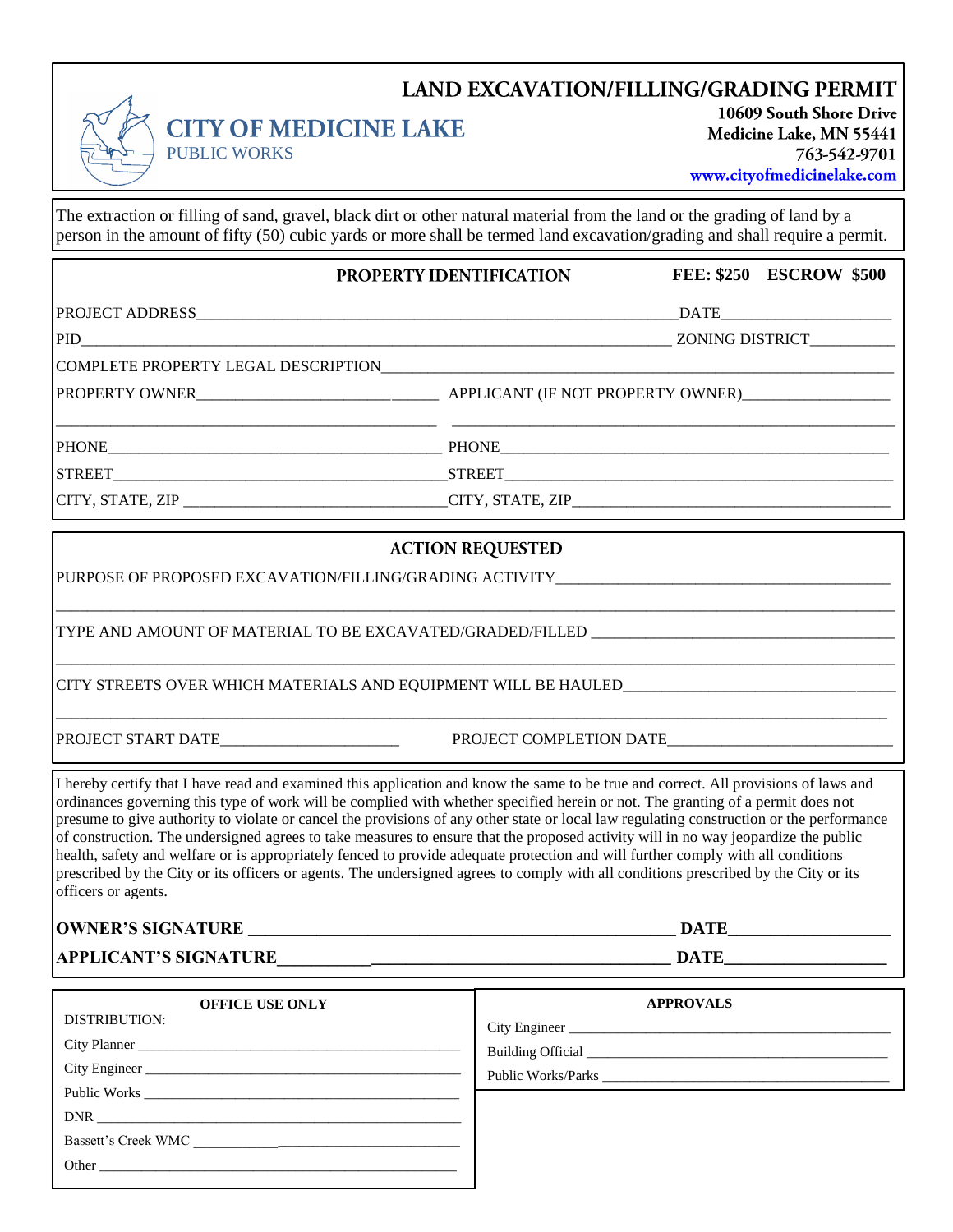## **Additional Information**

**Fees:** The land excavation/filling/grading fee is \$250. The escrow is \$500. This fee is waived if the permit is being requested in conjunction with a stormwater management plan.

**Payment of Fees:** The applicant acknowledges that before this request can be considered, all required information and fees (including all up front escrow deposits) must be paid to the City. If additional fees are required to cover costs incurred by the City, the City Clerk has the right to require additional payment. Such expenses may include (but are not limited to) personnel costs, fees for consultants, legal assistance and other professionals, recording fees, along with other overhead costs. The amount of escrow is determined by the City of Medicine Lake fee schedule in effect at the time of the application submittal. The applicant also acknowledges that it may be required to file, at his or her expense, appropriate resolutions, agreements or other documents evidencing approval of the application. The applicant agrees that the City may withhold the issuance of a building permit until all financial matters are resolved. If need be, the City reserves the right to pass outstanding balances from this application to Hennepin County to be assessed with next year's property taxes for the property involved as indicated on page one of this application and the Property Owner agrees to such assessment.

**Application Submission:** Applications should be submitted to the Public Works Superintendent at Medicine Lake City Hall at 10609 South Shore Drive, Medicine Lake, MN 55441. Phone: 763.542.9701.

**Land Excavation/Grading Review Process:** The Building Inspector shall forward a copy of all land excavation/grading applications to the City Council. Upon receiving information and reports from the Building Inspector, the Council shall determine as to whether, and when, and under what conditions such permit for an excavation or grading is to be issued to the applicant by the Building Inspector. All excavation and grading operations shall be completed within ninety (90) days of the issuance of the permit. Upon completion the permit holder shall notify the Building Inspector in writing of the date of completion. More information can be found in City Code §1900.

**Land Filling Review Process:** The Building Inspector shall process all land fill permit applications. Such applications, when determined to be necessary by the Building Inspector and all those for more than 50 cubic yards shall be forwarded to the Planning Commission. If not sent to the Planning Commission for review and comment, the Building Inspector shall determine as to whether, and when, and under what conditions a land fill permit for less than 50 cubic yards shall be issued. If sent to the Planning Commission for review and comment, the Planning Commission shall provide information and reports to the City Council. The City Council shall then make its determination as to whether, and when, and under what conditions such permit for a land fill greater than 50 cubic yards is to be issued to the applicant by the Building Inspector. All land fill operations shall be completed within ninety (90) days of the issuance of the permit. Upon completion the permit holder shall notify the Building Inspector in writing of the date of completion. The applicant shall also obtain a road and hauling permit from the City. More information can be found in City Code §1800.